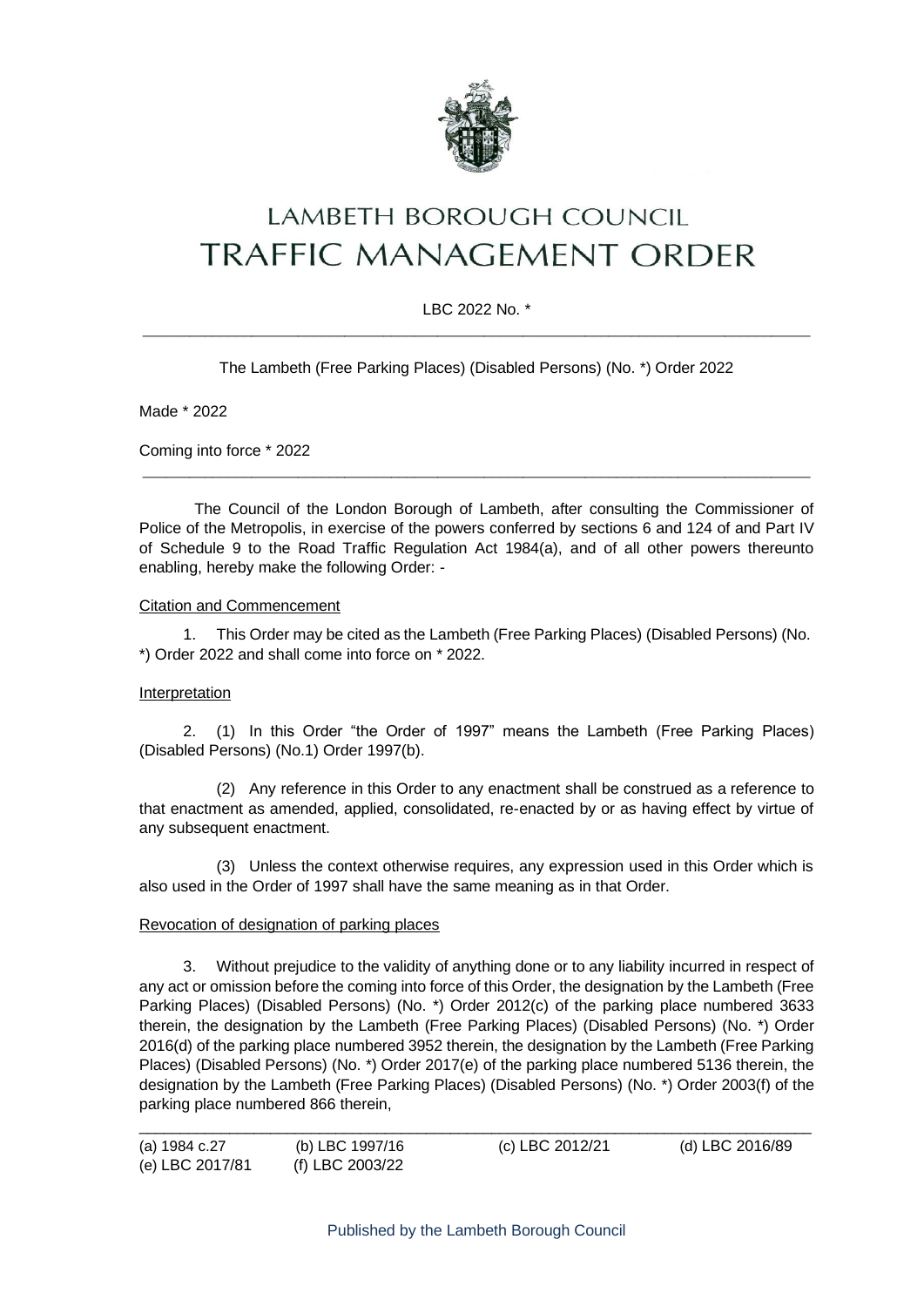the designation by the Lambeth (Free Parking Places) (Disabled Persons) (No. \*) Order 2008(a) of the parking places numbered 2109, 2111, 2112, 2113, 2114, 2115 and 2148 therein, the designation by the Lambeth (Free Parking Places) (Disabled Persons) (No. \*) Order 2017(b) of the parking place numbered 5090 therein, the designation by the Lambeth (Free Parking Places) (Disabled Persons) (No. \*) Order 2007(c) of the parking place numbered 1819 therein, the designation by the Lambeth (Free Parking Places) (Disabled Persons) (No. \*) Order 2008(d) of the parking place numbered 2108 therein, the designation by the Lambeth (Free Parking Places) (Disabled Persons) (No. \*) Order 2010(e) of the parking place numbered 2453 therein, the designation by the Lambeth (Free Parking Places) (Disabled Persons) (No. \*) Order 2020(f) of the parking place numbered 5311 therein, the designation by the Lambeth (Free Parking Places) (Disabled Persons) (No. \*) Order 2010(g) of the parking places numbered 2584 and 3045 therein, the designation by the Lambeth (Free Parking Places) (Disabled Persons) (No. \*) Order 2013(h) of the parking place numbered 3672 therein, the designation by the Lambeth (Free Parking Places) (Disabled Persons) (No. \*) Order 2009(i) of the parking places numbered 2417 and 2369 therein, the designation by the Lambeth (Free Parking Places) (Disabled Persons) (No. \*) Order 2017(j) of the parking place numbered 3984 therein, the designation by the Lambeth (Free Parking Places) (Disabled Persons) (No. \*) Order 1999(k) of the parking place numbered 400 therein, the designation by the Lambeth (Free Parking Places) (Disabled Persons) (No. \*) Order 2011(l) of the parking place numbered 3582 therein, the designation by the Lambeth (Free Parking Places) (Disabled Persons) (No. \*) Order 2007(m) of the parking place numbered 1886 therein, and the designation by the Lambeth (Free Parking Places) (Disabled Persons) (No. \*) Order 2004(n) of the parking place numbered 37 therein, is hereby revoked.

### Designation of parking places and application of the Order of 1997 thereto

4. (1) Each area on a street comprising the length of carriageway of a street specified in column 2 of the Schedule to this Order and bounded on one side of that length by the edge of the carriageway and on the other sides by a white line marking is designated as a parking place.

(2) Any reference in this Article to a white line marking shall be construed as a reference to the white line marking (either broken or continuous) provided for in Schedule 7 to the Traffic Signs Regulations and General Directions 2016(k) or, if applicable, authorised by the Secretary of State by virtue of section 64 of the Road Traffic Regulation Act 1984.

(3) The provisions of the Order of 1997 (other than Articles 3 and 13) shall apply to the areas designated as parking places by this Order as if in those provisions any reference to a parking place included a reference to an area designated as a parking place by this Order and as if any reference to the Schedule to the Order of 1997 included a reference to the Schedule to this Order.

# Placing of traffic signs

5. The Council shall place and maintain traffic signs indicating the limits of each parking place and that each parking place may only be used by the vehicles referred to in Article 4 of the Order of 1997.

Dated this \* day of November 2022.

### Ben Stevens Highway Network Manager

| (a) LBC 2008/84  | (b) LBC 2017/75 |
|------------------|-----------------|
| (e) LBC 2010/24  | (f) LBC 2020/18 |
| (i) LBC 2009/100 | (i) LBC 2017/1  |
| (m) LBC 2007/58  | (n) LBC 2004/89 |

\_\_\_\_\_\_\_\_\_\_\_\_\_\_\_\_\_\_\_\_\_\_\_\_\_\_\_\_\_\_\_\_\_\_\_\_\_\_\_\_\_\_\_\_\_\_\_\_\_\_\_\_\_\_\_\_\_\_\_\_\_\_\_\_\_\_\_\_\_\_\_\_\_\_\_\_\_\_\_\_\_\_ (a) LBC 2007/50 (d) LBC 2008/47 8 (g) LBC 2010/50 (h) LBC 2013/14 (k) LBC 113/1999 (l) LBC 2011/69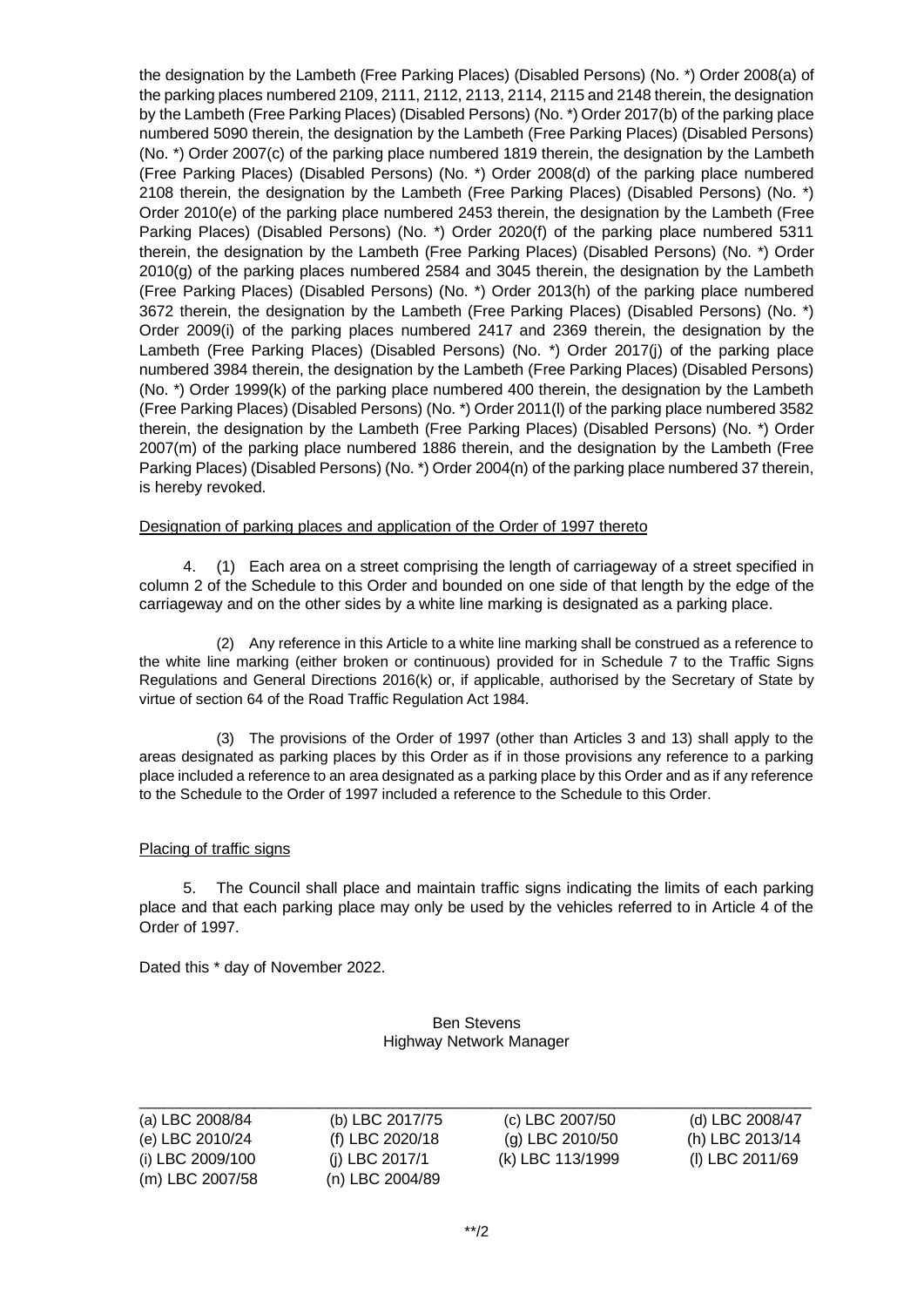# SCHEDULE (see Article 4) AREAS ON STREETS DESIGNATED AS PARKING PLACES

| No. of<br>parking<br>place | Designated parking place                                                                                                                                                    | Special<br>Manner of<br>Standing |
|----------------------------|-----------------------------------------------------------------------------------------------------------------------------------------------------------------------------|----------------------------------|
| 1                          | $\overline{2}$                                                                                                                                                              | 3                                |
| $**$ .                     | WOODCOTE VILLAS, the east side, from a point 2.40 metres north of the<br>common boundary of Nos. 3 and 4 Woodcote Villas northward for a<br>distance of 6.60 metres.        |                                  |
| **                         | RIGGINDALE ROAD, the east side, from a point 0.40 metres north of the<br>common boundary of Nos. 17 and 19 Riggindale Road southward for a<br>distance of 6.60 metres.      |                                  |
| $^{\ast\ast}$ .            | BOWLING GREEN STREET, the south-east side, from a point 7.30 metres<br>northeast of the western boundary wall of Key House north-eastward for a<br>distance of 6.60 metres. |                                  |
| **.                        | THURLBY ROAD, the south west side, from the southern boundary of No.<br>2 Thurlby Road, northward for a distance of 6.60 metres.                                            |                                  |
| **.                        | LAKEVIEW ROAD, the south side, from a point 1.20 metres west of the<br>common boundary of Nos. 1/3 and 5 Lakeview Road westward for a<br>distance of 6.60 metres.           |                                  |
| $**$                       | LILFORD ROAD, the north side, from the common boundary of Nos. 43<br>and 45 Lilford Road eastward for a distance of 6.60 metres.                                            |                                  |
| $^{\ast\ast}$ .            | ENGLEWOOD ROAD, the north-east side, from the common boundary<br>wall of Nos. 11 and 13 Englewood Road eastward for a distance of 6.60<br>metres.                           |                                  |
| $^{\ast\ast}$ .            | DE MONTFORT ROAD, the west side, from a point 10.90 metres north of<br>the common boundary of Nos. 28 and 30 De Montfort Road northward for<br>a distance of 6.60 metres.   |                                  |
| **                         | POPLAR ROAD, the north-east side, from the common boundary of Nos.<br>52 and 54 Poplar Road northward for a distance of 6.60 metres.                                        |                                  |
| **                         | CRICKLADE AVENUE, the north side, from a point 4.50 metres west of<br>the eastern boundary of No. 63 Cricklade Avenue westward for a distance<br>of 6.60 metres.            |                                  |
| $^{\star\star}$ .          | TRUSLOVE ROAD, the north side, from the common boundary of Nos. 2<br>and 4 Truslove Road eastward for a distance of 6.60 metres.                                            |                                  |
| $^{\star\star}$            | FONTAINE ROAD, the north-east side, from the southern boundary of No.<br>11 Fontaine Road north-westward for a distance of 6.60 metres.                                     |                                  |
| **                         | SAINT FAITH'S ROAD, the east side, from the common boundary of Nos<br>11 and 12 Saint Faith's Road southward for a distance of 6.60 metres.                                 |                                  |
| **                         | TURNEY ROAD, the south-west side, from the common boundary of Nos.<br>26/28 and 30/32 Turney Road south-westward for a distance of 6.60<br>metres.                          |                                  |